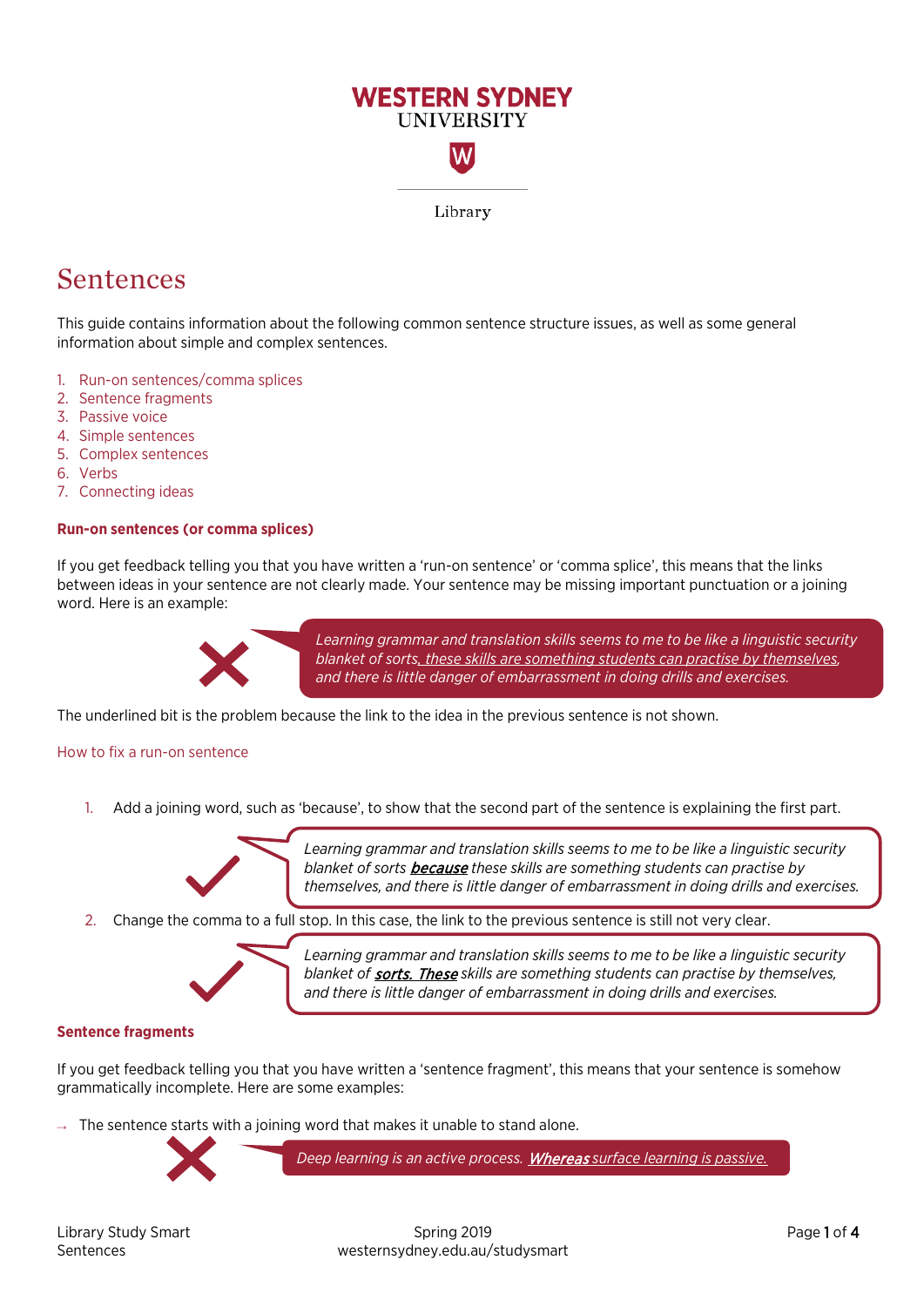$\rightarrow$  The sentence uses a verb form (the '-ing' form or the 'to -' form) that makes it unable to stand alone, usually at the beginning of the sentence.



# How to fix a sentence fragment

1. Join the two sentences together with a comma if they are not too long:



2. Change the verb form to one that can stand alone and add a Subject, e.g. from 'requiring' to 'this requires', or from 'to show' to 'this shows'.



*A person may experience many difficulties during the transition period from layperson to the newly acquired role of nurse.* This requires *a whole change of lifestyle so many adaptations must be made in order to fulfil the requirements of that role.*

# <span id="page-1-0"></span>**Passive voice**

If you get feedback telling you that you use passive voice too much, it means you structure sentences in a way that leaves out the 'doer' of the action or leaves it to the end of the sentence. Here's an example:

Forest coverage was reduced. OR Forest coverage was reduced by wildfires.

| Forest coverage<br>介 | was reduced. | By whom/what? The 'doer' of<br>the reducing is unknown. |
|----------------------|--------------|---------------------------------------------------------|
| What was affected    | Verb'        |                                                         |

Another way of describing this process is using the active voice:

| <b>Wildfires</b> | reduce | forest coverage   |  |  |  |
|------------------|--------|-------------------|--|--|--|
|                  |        |                   |  |  |  |
| 1F               |        |                   |  |  |  |
| Who/what did it  | Verb   | What was affected |  |  |  |

#### Effective use of passive voice

There are at least 3 situations when it might be appropriate to use passive voice:

1. To emphasize what was affected by the process.

(passive) Forest coverage *was reduced.* (active) *Wildfires reduced* forest coverage*.*

2. To de-emphasize an unknown subject/actor or to conceal the doer.

(passive) Over 120 different contaminants *have been dumped into the river.* The passive voice is necessary when the doer is unknown. We just do not know who dumped the contaminants.

(passive) A mistake *was made.*

| <b>Library Study Smart</b> |
|----------------------------|
| Sentences                  |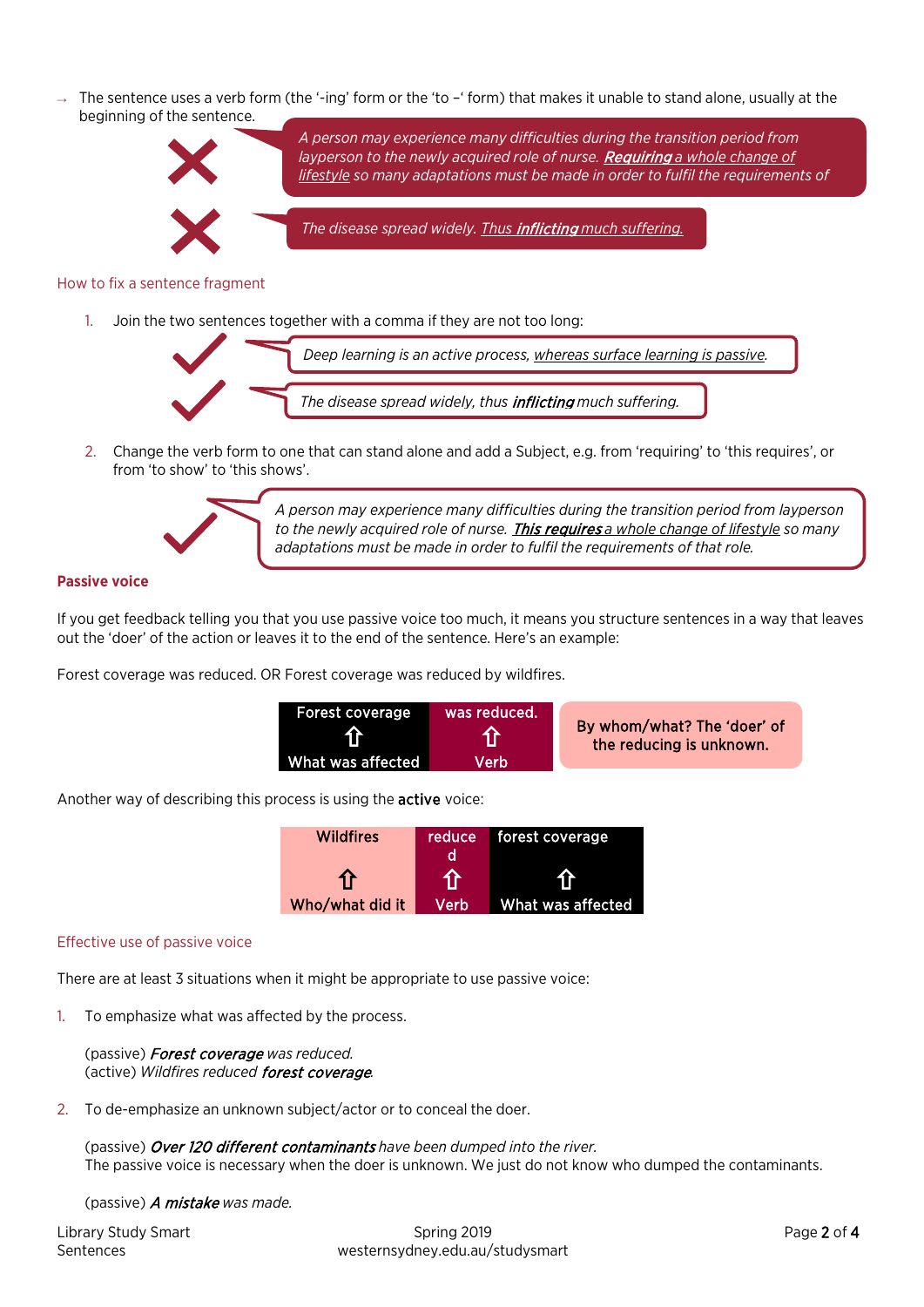The use of the passive voice here has taken the blame off the one who made the mistake.

3. If your readers don't need to know who's responsible for the action.

(passive) Baby Sophia *was delivered at 3:30 a.m. yesterday.* (active) *Dr. Susan Jones delivered* baby Sophia *at 3:30 a.m. yesterday.*

Parents announcing their child's birth would probably use passive voice instead of active because their friends want to know about the baby, not the doctor who delivered the baby.

#### How to fix too much use of passive voice

1. Use active voice instead.

*Forest coverage was reduced by 35%. Wildfires reduced forest coverage by 35%.*

2. Choose a different way of expressing the meaning.

*There was a 35% reduction in forest coverage as a result of wildfires. Around 35% of forest coverage burned out in wildfires. Wildfires led to the loss of 35% of forest coverage.*

# <span id="page-2-0"></span>**Simple sentences**

The following sentences are simple sentences that describe one main action or state of being. The action is shown by the verb. Each sentence starts with a capital letter and ends with a full stop.